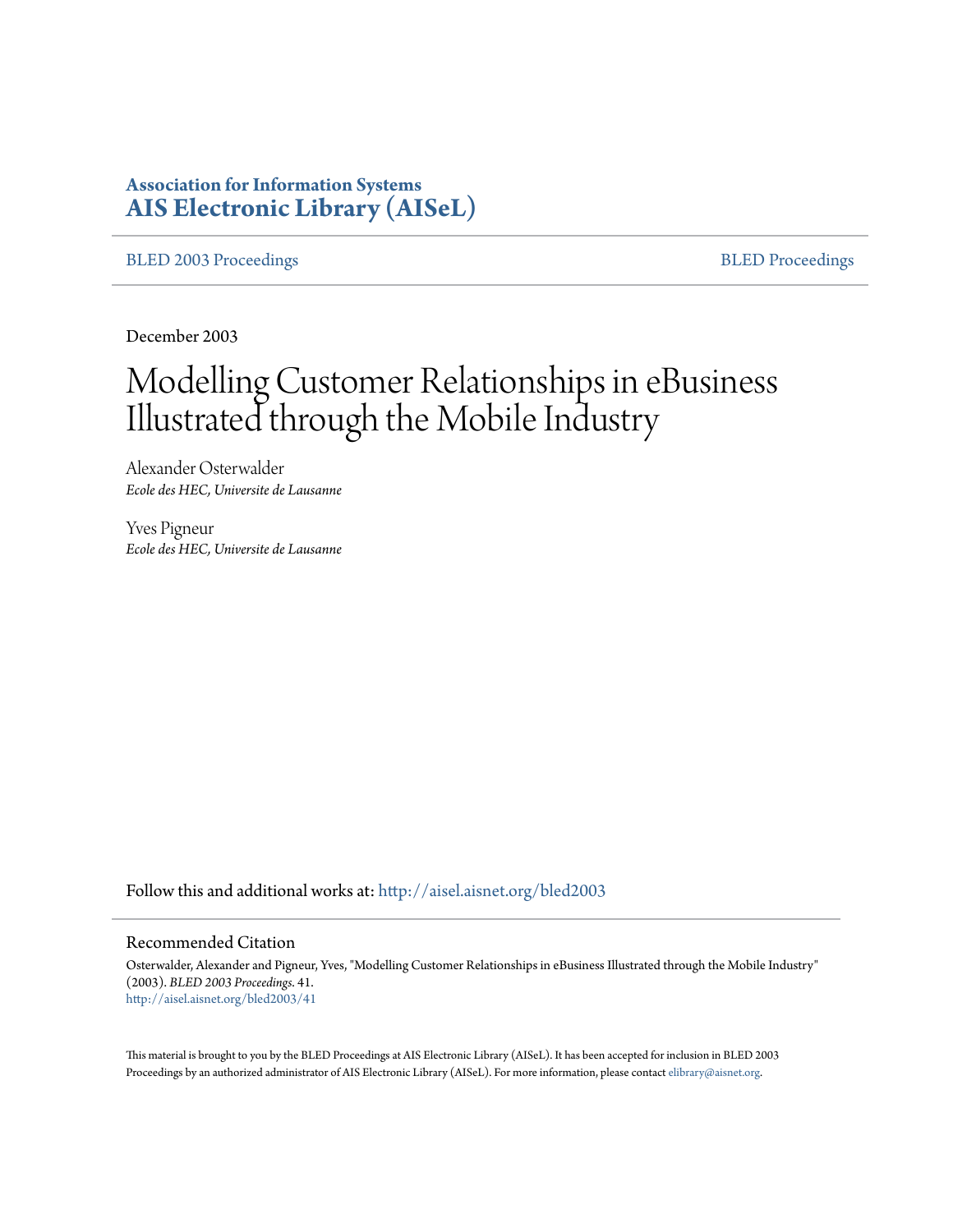# **16th Bled eCommerce Conference**

#### **eTransformation**

Bled, Slovenia, June 9 - 11, 2003

# **Modelling Customer Relationships in eBusiness Illustrated through the Mobile Industry**

## **Alexander Osterwalder, Yves Pigneur**

Ecole des HEC, Université de Lausanne, Switzerland Alexander.Osterwalder@hec.unil.ch, Yves.Pigneur@hec.unil.ch

#### **Abstract**

*The goal of this paper is to provide an ontological approach to modelling customer relationships, which helps managers optimize channels, improve customer acquisition, retention and add-on selling particularly in an e-business context. The advantages of a systematic approach are multiple. Modelling and mapping customer relationships allows a better understanding of the way a company interacts with its customers. A formal description is also communicable between the various stakeholders. Further, conceptually seized customer relationships are comparable to the customer relationships of competitors. Finally, a formal approach eases design and transformation. We illustrate the model with two examples of the mobile industry at the level of distribution channels and customer relationships for acquiring and retaining customers.* 

## **1. Introduction**

Customer Relationship Management, short CRM, is one of the current management and Information Systems (IS) buzzwords and hundreds of application vendors praise the merits and miracles of their CRM software. Consequently, Chief Executive Officers (CEOs) and (Chief Information Officers CIOs) sometimes tend to reduce managing customer relationships to a problem that can be resolved by technology. Rather, they should perceive CRM as a conceptual management problem that can be resolved with the assistance of Information Technology (IT). In this paper we outline a conceptual approach to customer relationship that shall help understanding the essence of and the relation between a company's value proposition, target customer segments, distribution channels and the actual customer interactions. This understanding is particularly important in a time where e-business multiplies the number of channels, intermediaries and customer interactions and therefore causes more complexity. By capturing customer relationships formally and systematically one can easily provide a picture of the entire customer strategy. Such a quick overview is important according to a series of interviews with Swiss senior managers, in order to improve communication, decision making and innovation.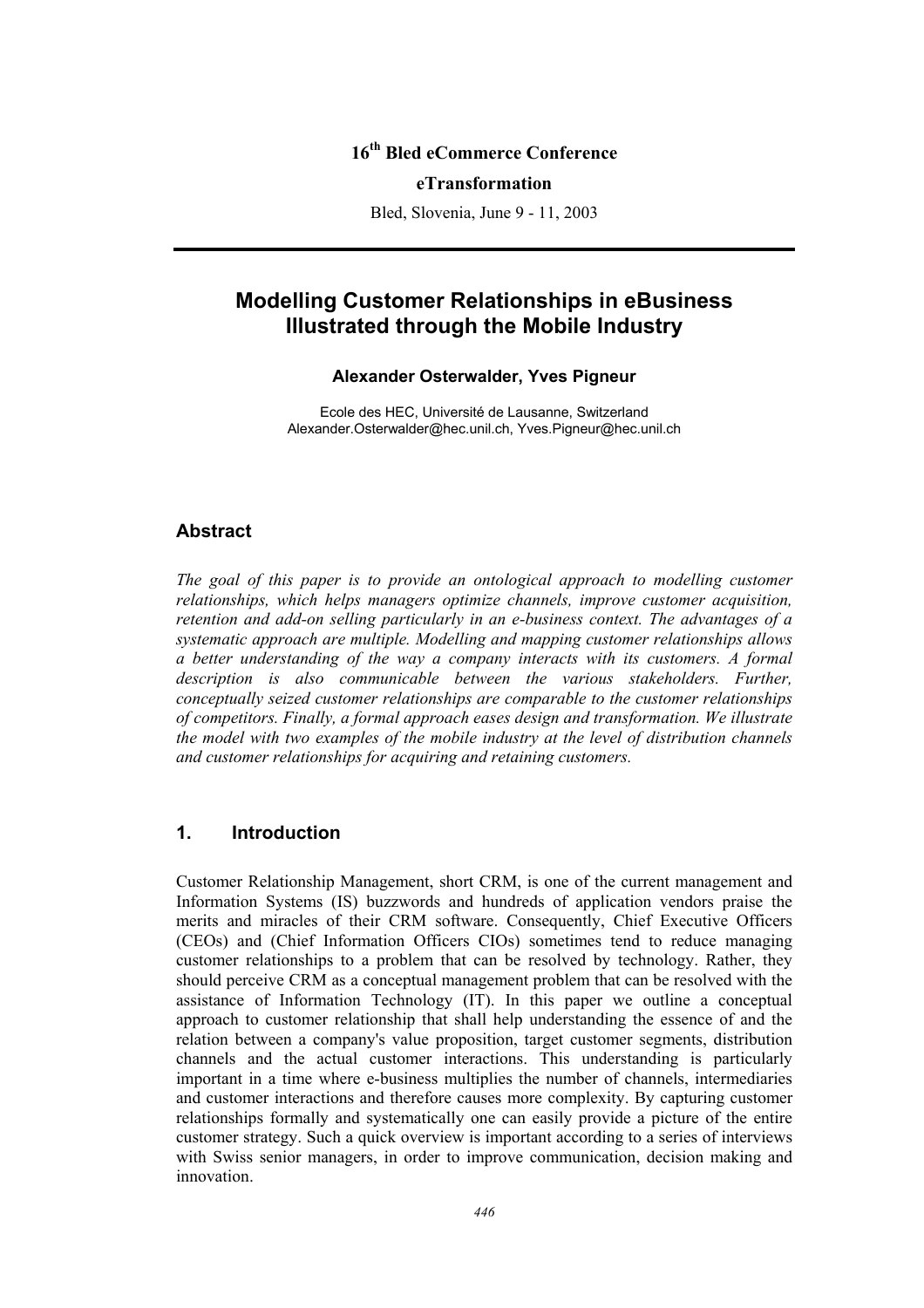The paper is structured as follows. In the second section we explain the role of the customer relationship ontology outlined in this paper in the more general business model ontology of Osterwalder & Pigneur (2002). In section 3 to 5 we give a general overview of how to define target customers and distribution channels. The following section treats of channel strategy and channel conflict. The paper continues explaining the model's last elements, namely the relationship strategy for acquiring and retaining customers, which we illustrate through a mobile telecom operator case study. We conclude in the last section.

## **2. Customer Relationships – an Integral Part of a Business Model**

The conceptual approach to customer relationships that we explain in detail in this paper is an integral part of the wider concept of the business model ontology (Osterwalder and Pigneur 2002). A business model is a conceptual tool that contains a set of elements and their relationships and allows expressing the business logic of a specific firm. It allows to easily capture, model, understand, share (Peterovic et al. 2001), observe over time, and, maybe even measure and simulate business models. Further, some authors see it as a new unit of analysis and interesting tool for innovation (Stähler 2002). A business model can be broken down into four simple pillars, which are the "what", the "who", the "how" (Markides 1999) and the "how much" of a firm. In other words, these pillars allow to express *what* a company offers, *who* it targets with this, *how* this can be realised and *how much* can be earned by doing it. These pillars can be translated into four main business model blocks that can then be further decomposed: Firstly, the product innovation block, which describes the value proposition of a firm. Secondly, the customer relationship block, which describes how a firm gets in touch with its customers and what kind of relationships it wants to establish with them. Thirdly, the infrastructure management block that describes what activities, resources and partners are necessary to provide the first two blocks. And finally, the financial aspects block, which describes the revenue flows and the pricing mechanisms of a firm, or, in other words, how a company makes money through the other three blocks (see figure 1). In this paper we focus on the customer relationship block and specify how it is conceptualized. It consists of three elements, which are channels, relationships and target customer segments.



*Figure 1: Business Model Framework* 

Customer relationship refers to the way a firm goes to market, how it actually reaches its customers and how it interacts with them. Information and Communication Technology (ICT) has traditionally had a very strong influence on the ways companies organize their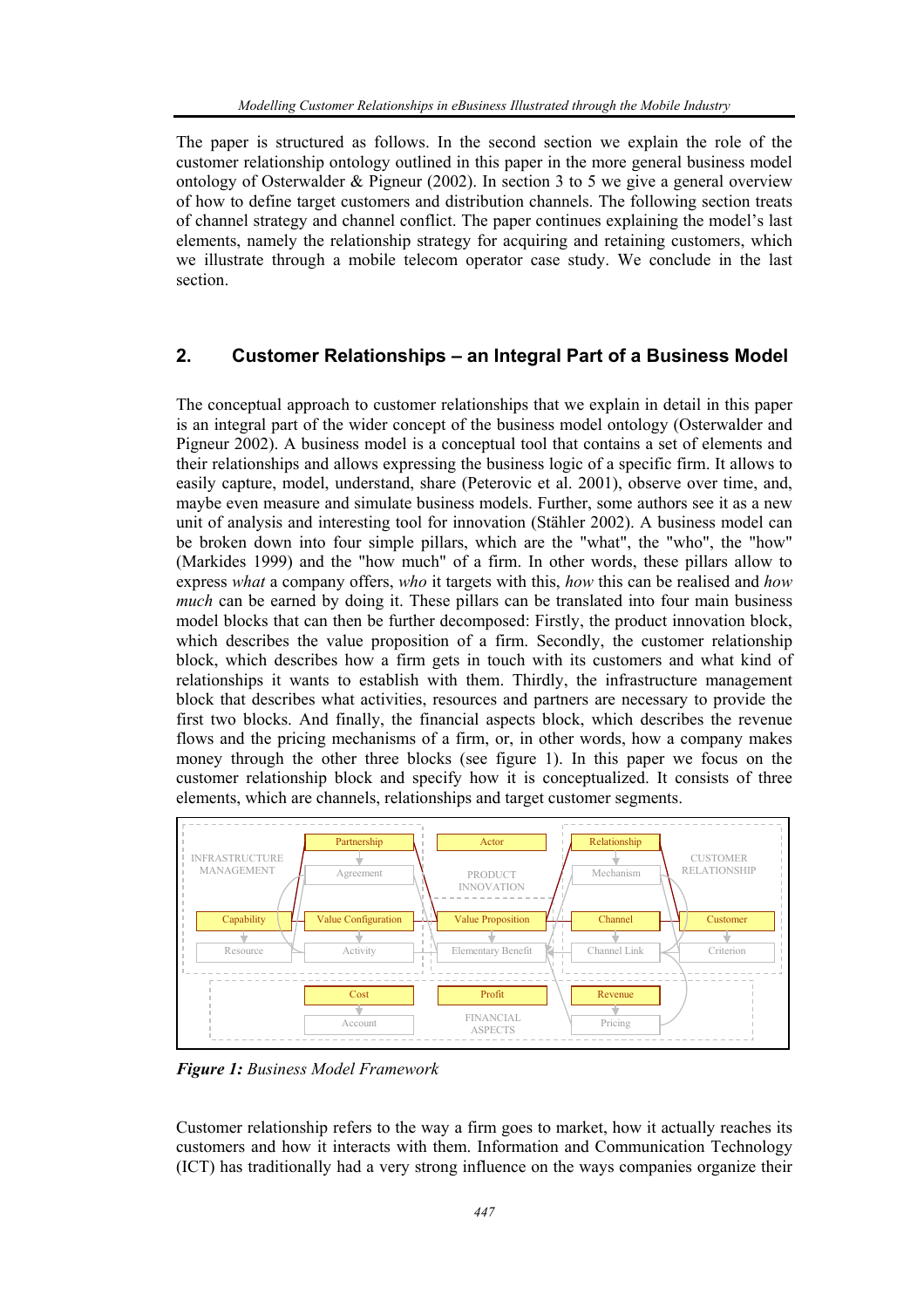customer relationships. The use of databases for managing customer related information, the introduction of scanners in supermarkets, the offering of toll-free numbers connected to call centres or the use of new distribution and communication channels are just some of the numerous applications that have transformed customer relationship. Especially the dissemination of the Internet has further increased the range of possibilities of interacting with customers. Generally, it can be said that the falling cost and improving performance of ICT has contributed to the facilitation of customer-related information gathering and customer- and product-related information diffusion. Data warehousing, data mining and business intelligence are just some of the technologies that have allowed managers to gain insight on their customers buying behaviour and improve customer relationship. Exploiting customer information can allow managers to discover new and profitable business opportunities and to ameliorate customer satisfaction. ICT also helps companies to provide their customers and prospects with ever richer information (Evans and Wurster 1997) and offer them innovative ways of interaction and thus contribute to the firms value proposition. Finally, in order to serve customers better or to reach new markets companies introduce new distribution and communication channels, such as the Internet or mobile phones, but also new relationship mechanisms, such as personalization and trust.

The CUSTOMER RELATIONSHIP ontology covers all customer related aspects. This comprises the choice of a firm's TARGET CUSTOMERs, the CHANNELs through which it gets in touch with them and the kind of RELATIONSHIPs the company wants to establish with its customers. The CUSTOMER RELATIONSHIP describes how and to whom it delivers its VALUE PROPOSITION, which is the firm's bundle of products and services.



*Figure 2: Customer Relationship Ontology* 

# **3. Target Customer**

Selecting a company's target customers is an important issue in e-business and it is often related to segmentation. Effective segmentation enables a company to allocate investment resources to target customers that will be most attracted by its value proposition. The most general distinction of target customers exists between business and/or individual customers, commonly referred to as business-to-business (B2B) and business-to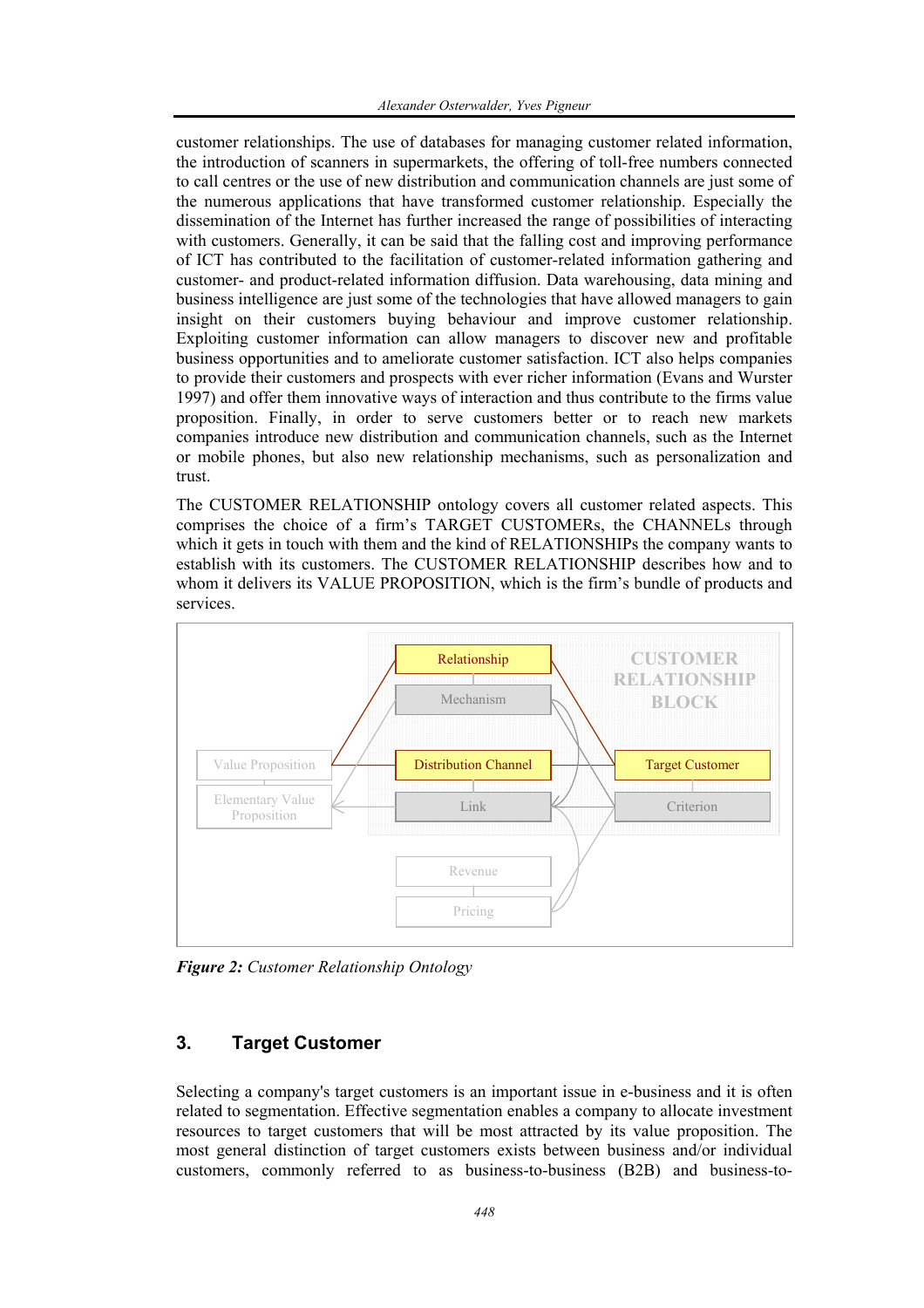consumer (B2C). The TARGET CUSTOMER definition will also help a firm define through which channels it effectively wants to reach its clients.

|            | Name of BM-Element TARGET CUSTOMER                                                     |  |  |  |
|------------|----------------------------------------------------------------------------------------|--|--|--|
| Definition | A TARGET CUSTOMER segment defines the type of customers<br>a company wants to address. |  |  |  |
| Part of    | <b>CUSTOMER RELATIONSHIP</b>                                                           |  |  |  |
| Related to | <b>VALUE PROPOSITION</b>                                                               |  |  |  |
| Set of     | $CRITERION(s)$ (see figure 3)                                                          |  |  |  |

Segmentation has a long history and goes back to the 1950s (Winter 1984). But even nowadays, in the one-to-one marketing era, where customers can potentially be addressed one by one, market segmentation keeps its value. In fact, ICT helps companies make the strategic choice to target their market at any level between "mass" and "one-to-one by balancing revenue against cost (Wedel 2001). Especially post-hoc market segmentation techniques like data mining, multidimensional segmentation and data clustering with artificial neural networks can lead to more efficient marketing and enhance profitabnility (Neal and Wurst 2001).

With the expansion of reach through ICT, such as the Internet, companies increasingly target not only groups that are geographically localisable, but also widely dispersed online communities with common characteristics. Hagel and Armstrong (1997) divide these into communities of transaction, interest, fantasy and relationship.



*Figure 3: Target Customer* 

In order to refine a customer segmentation companies decompose a TARGET CUSTOMER segment into a set of characteristics, which we call CRITERION. These could be, for example, of geographical or socio-demographic nature (Kotler 1999).

| Name of BM-Element CRITERION |                                                                        |  |  |  |
|------------------------------|------------------------------------------------------------------------|--|--|--|
| Definition                   | A CRITERION defines the characteristics of a TARGET<br><b>CUSTOMER</b> |  |  |  |
| Element of                   | <b>TARGET CUSTOMER</b>                                                 |  |  |  |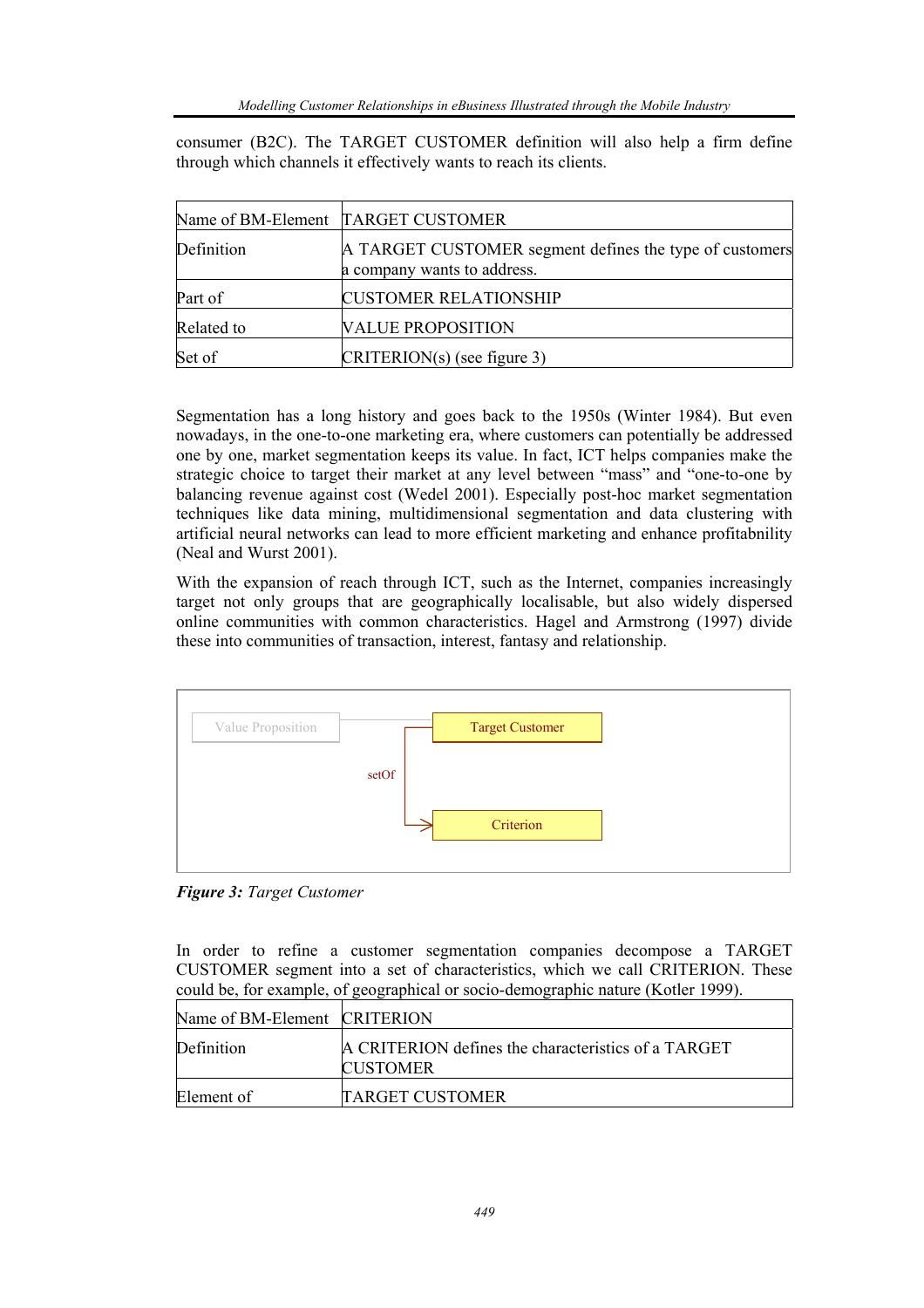# **4. Distribution Channel**

Distribution channels are the connection between a firm's VALUE PROPOSITIONs and its TARGET CUSTOMERs (see figure 4). A CHANNEL allows a company to deliver value to its customers, either directly, for example through a sales force or over a Website, or indirectly through intermediaries, such as resellers, brokers or cybermediaries. The topic of channels has become exciting in recent years with the proliferation of new successful channels and the promise of a stream of more new ones resulting from advances in ICT (Wyner 1995). But this magnitude of change demands a strategic perspective that views channel decisions as choices from a continually changing array of alternatives for achieving market converge and competitive advantage (Anderson et al. 1997). ICT, and particularly the Internet, has a great potential to complement rather than to cannibalize a business's existing channels (Porter 2001; Steinfield et al. 2002). However, selling through several channels simultaneously eventually causes channel conflict when they compete to reach the same set of customers (Bucklin et al. 1997).

|            | <b>Name of BM-Element CHANNEL</b>                                                                                                                                                                                                                                                                                                                                                                                                                                                                                                                                                                                                |
|------------|----------------------------------------------------------------------------------------------------------------------------------------------------------------------------------------------------------------------------------------------------------------------------------------------------------------------------------------------------------------------------------------------------------------------------------------------------------------------------------------------------------------------------------------------------------------------------------------------------------------------------------|
| Definition | A CHANNEL describes how a company gets in touch with its<br>customers. Its purpose is to make the right quantities of the right<br>products or services available at the right place, at the right time<br>to the right people (Pitt et al. 1999) - subject of course, to the<br>constraints of cost, investment, and flexibility (Anderson et al.<br>1997). A CHANNEL links a company's VALUE<br>PROPOSITION to its CUSTOMER(s) and can be maintained by<br>a firm itself or by its partners. Normally a firm disposes of one or<br>several direct or indirect CHANNEL(s) that can be decomposed<br>into their CHANNEL LINK(s). |
| Part of    | <b>CUSTOMER RELATIONSHIP</b>                                                                                                                                                                                                                                                                                                                                                                                                                                                                                                                                                                                                     |
| Related to | Delivers VALUE PROPOSITION (1-n)<br>Delivers to TARGET CUSTOMER (1-n)                                                                                                                                                                                                                                                                                                                                                                                                                                                                                                                                                            |
| Set of     | CHANNEL LINK $(s)$ $(0-n)$                                                                                                                                                                                                                                                                                                                                                                                                                                                                                                                                                                                                       |



*Figure 4: Distribution Channel*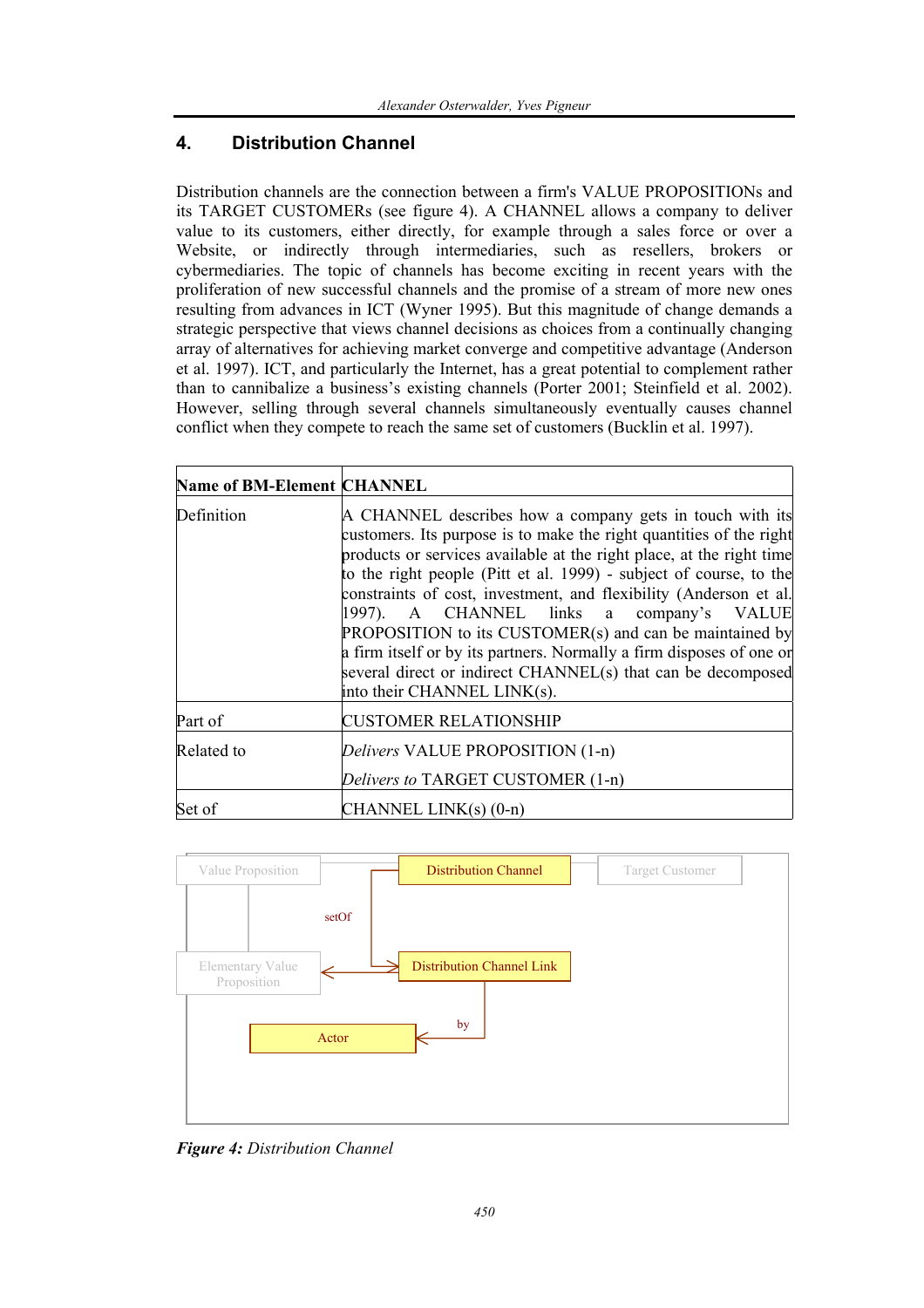# **5. Distribution Channel Link and Customer Buying Cycle**

While the CHANNEL element gives an aggregated view of how a company reaches its customers it can be further decomposed into its CHANNEL LINK(s). We do this because channels are not the basic building blocks of a marketing systems; the channel tasks or roles are (Moriarty and Moran 1990).

| Name of BM-Element CHANNEL LINK |                                                                                                                                                                                                                                                                                                                                                                                                                                                                                                                                 |  |  |  |  |
|---------------------------------|---------------------------------------------------------------------------------------------------------------------------------------------------------------------------------------------------------------------------------------------------------------------------------------------------------------------------------------------------------------------------------------------------------------------------------------------------------------------------------------------------------------------------------|--|--|--|--|
| Definition                      | A CHANNEL LINK describes a part of a firm's CHANNEL and<br>illustrates specific marketing roles. A set of CHANNEL $LINK(s)$<br>together represent a CHANNEL. The CHANNEL LINK(s) of the<br>different CHANNELs may sometimes be interrelated, in order to<br>exploit cross-channel synergies. In addition to the traditional role<br>of simply delivering value, modern channels and their<br>CHANNEL LINKs increasingly have a potential for value<br>creation and thus contribute to a firm's VALUE PROPOSTION<br>(Wyner 1995) |  |  |  |  |
| Element of                      | <b>CHANNEL</b>                                                                                                                                                                                                                                                                                                                                                                                                                                                                                                                  |  |  |  |  |
| Related to                      | A CHANNEL LINK can be <i>connected to</i> an other CHANNEL<br><b>LINK</b>                                                                                                                                                                                                                                                                                                                                                                                                                                                       |  |  |  |  |
|                                 | The channel role described by a CHANNEL LINK is <i>delivered</i><br>by an ACTOR                                                                                                                                                                                                                                                                                                                                                                                                                                                 |  |  |  |  |
| Cardinality                     | 0-n                                                                                                                                                                                                                                                                                                                                                                                                                                                                                                                             |  |  |  |  |
| <b>Attributes</b>               | Name                                                                                                                                                                                                                                                                                                                                                                                                                                                                                                                            |  |  |  |  |
|                                 | Description                                                                                                                                                                                                                                                                                                                                                                                                                                                                                                                     |  |  |  |  |
|                                 | Reasoning                                                                                                                                                                                                                                                                                                                                                                                                                                                                                                                       |  |  |  |  |
|                                 | <b>Customer Buying Cycle</b>                                                                                                                                                                                                                                                                                                                                                                                                                                                                                                    |  |  |  |  |
|                                 | Value level                                                                                                                                                                                                                                                                                                                                                                                                                                                                                                                     |  |  |  |  |
|                                 | Price level                                                                                                                                                                                                                                                                                                                                                                                                                                                                                                                     |  |  |  |  |

REASONING: A CHANNEL LINK can (but does not necessarily have to) contribute to value creation in three distinct ways: Either through use, reducing risk or reducing a customer's efforts (Osterwalder and Pigneur 2002).

**Use** 

ICT has extended simple distribution channels to value adding components of value propositions. Corporate Websites for instance are a place for ordering products, a source for product and service information, for online problem solving and specific after sales services.

**Risk** (based on Kambil et al. (1997))

A CHANNEL LINK may also reduce risk. A relatively inexperienced customer buying a PC over the Internet may have the higher risk of buying an inappropriate model than in a specialized store with vendor assistance. Although these two channel functions fulfil the same role, the store adds value for the specific segment of inexperienced PC buyers by reducing their risk of making a bad choice.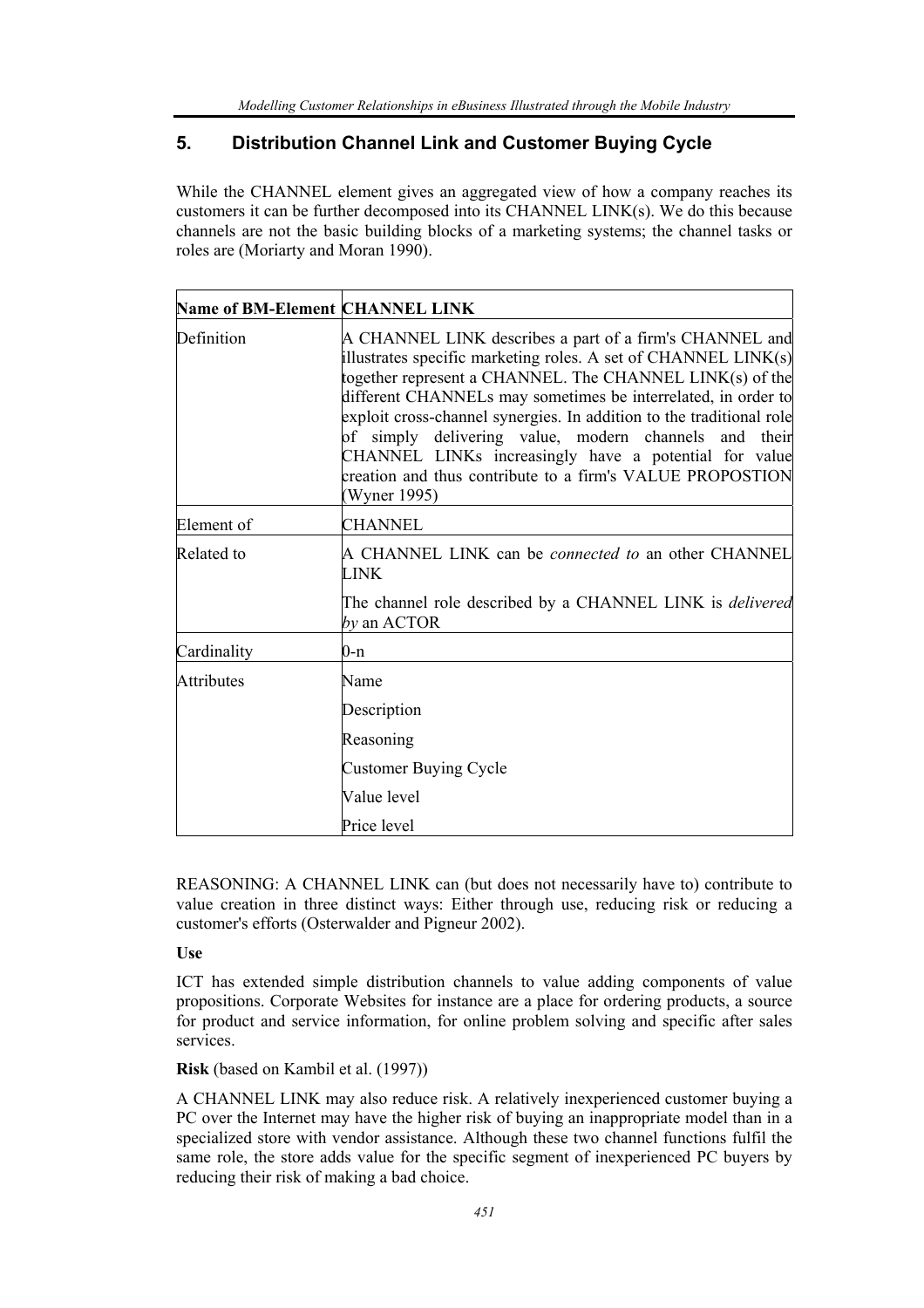#### **Efforts**

One of the most recognized impacts of ICT on channels and value creation has been on the reduction of customer efforts. This can be through online ordering, troubleshooting, offering manuals, FAQs or even direct links to product engineers.

CUSTOMER BUYING CYCLE: A channel should be studied over the customer's entire buying cycle. Therefore we create an attribute, which has the goal of identifying which one of the functions of the customer buying cycle a CHANNEL LINK fulfils (based on (Ives and Learmonth 1984; Ives 1999; Muther 2002)). The customer buying cycle reflects all possible contact points between a supplier and a customer (Muther 2002). The cycle is divided into four phases, namely the customer's awareness, his evaluation of the company's VALUE PROPOSTION, the moment of purchase and after sales (see figure 5).



*Figure 5: Customer Buying Cycle (CBC)* 

#### **Awareness**

At this stage of the Customer Buying Cycle the customer identifies a company's VALUE PROPOSITION that may match his needs. He develops an awareness that an organization exists and that it might be able to fulfil his requests. The company tries to reach its TARGET CUSTOMER segments by means of advertising, promotions, public relations and partnerships. Amazon.com also used affiliated Websites to attract customers. Affiliate or associate programs pay commissions to people or companies that refer visitors to their products or services.

#### **Evaluation**

Once a customer has identified a specific firm as a potential solution provider to his problem or his needs he will want to learn more about the organization and the bundle of products and services it offers. As mentioned earlier, ICT helps firms improve reach and richness of the information they offer (Evans and Wurster 1997), which helps customers evaluate a firm's VALUE PROPOSITION. Besides traditional sales forces or value added resellers (VAR), companies increasingly make use multimedia applications to help customers in their evaluation process. Several tools, such as Online Chat, Voice-over-IP or Web cams streamline the consulting process and may make physical face-to-face contact unnecessary. Further, customers may also want to rely on more independent information from user communities or consumer groups.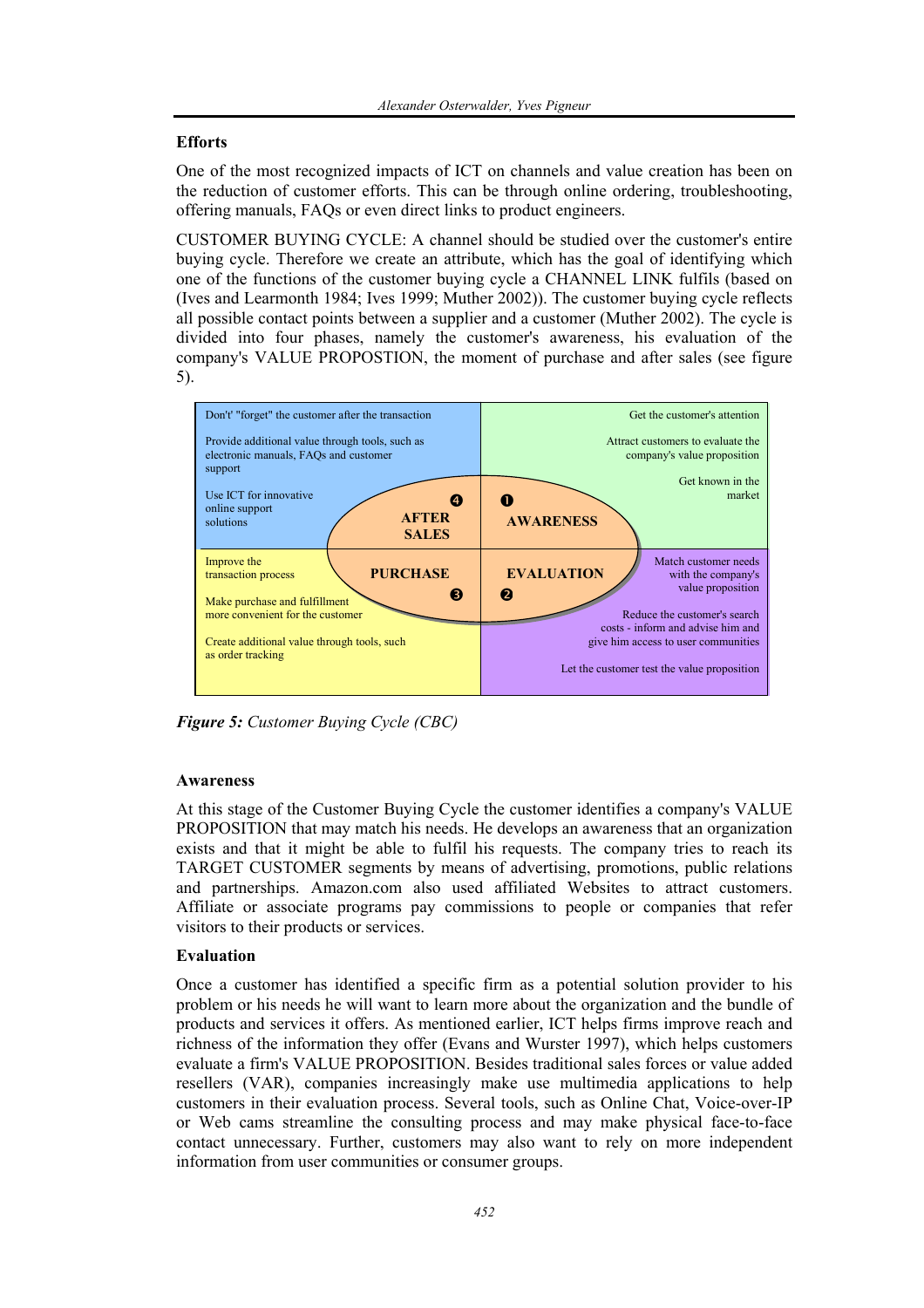## **Purchase**

During the purchase phase the actual transaction takes place. This includes negotiation, decision, contract, order & tracking, billing & payment and fulfilment. Whereas negotiation, decision and contracting are very important in B2B they are less significant in B2C. However, electronic channels may help to streamline the purchasing process and add value through "memorizing" customer information or through real-time order tracking.

## **After sales**

This last phase of the buying cycle has the potential to create loyal customers. After sales services enormously contribute to a customer's satisfaction by helping him maximize profiting from the value proposition and by assisting him in case of problems. It can embrace implementation, use, training, maintenance, monitoring, troubleshooting and reverse logistics (i.e. disposal).

*VALUE LEVEL:* If a CHANNEL LINK contributes to the company's VALUE PROPOSITION we measure its value level. To do this we have created a qualitative value scale that relates to the value offered by competitors rather than using a quantitative scale that ranges from low to high. Our measure goes from *me-too* value (e.g. commodities), over *innovative imitation* (e.g. pocket pc) and *excellence* (e.g. Swiss watches) to *innovation* (e.g. Viagra in the 90's) (Osterwalder and Pigneur 2002).

*PRICE LEVEL:* If the CHANNEL LINK costs the customer something we indicate its relative price level compared to the firm's competitors. The scale goes from *free* (e.g. online newspapers) over *economy* (e.g. Southwest, EasyJet, RyanAir) and *market* (e.g. stocks) to *high-end* (e.g. Rolex) (Osterwalder and Pigneur 2002).

# **6. Channel Strategy & Channel Conflict**

Companies reach their customers through various different channels. While the sports brand The Gap owns a network of over 2000 retail stores, Tupperware sells its food storage containers through over 950'000 independent Tupperware "consultants". The car manufacturer BMW reaches its customers in the United States through about 300 franchised dealers selling its automobiles, but designs and implements national advertising itself (Dolan 2000). The computer manufacture Compaq (now HP) sells its products primarily through third-party resellers, whereas Dell concentrates on direct channels, such as the Internet and telephone. These examples illustrate just some of the multiple ways to go to market, while the advances in ICT promise even more to come (Wyner 1995). This evolution increases the complexity of channel issues and demands an integrated approach to channel design. Therefore we propose a tool for channel design and management that is based on the Customer Buying Cycle (Ives and Learmonth 1984; Ives 1999; Muther 2002) and the so-called Hybrid Grid (Moriarty and Moran 1990; Dolan 2000).

This tool consists of a matrix with the different phases of the customer buying cycle on the one axis and a company's range of CHANNELs on the other axis. We illustrate this in figure 6 with a simplified example of the mobile phone manufacturer Nokia, who has a wide range of virtual, physical, owned and partner CHANNELs. The boxes in figure 6 which you find at the intersection of the CHANNELs and the four phases of the customer buying cycle represent the aggregated CHANNEL LINKs of the company. These CHANNEL LINKs are connected to each other inside and/or across different CHANNELs. Nokia's most important sales channels are the national mobile phone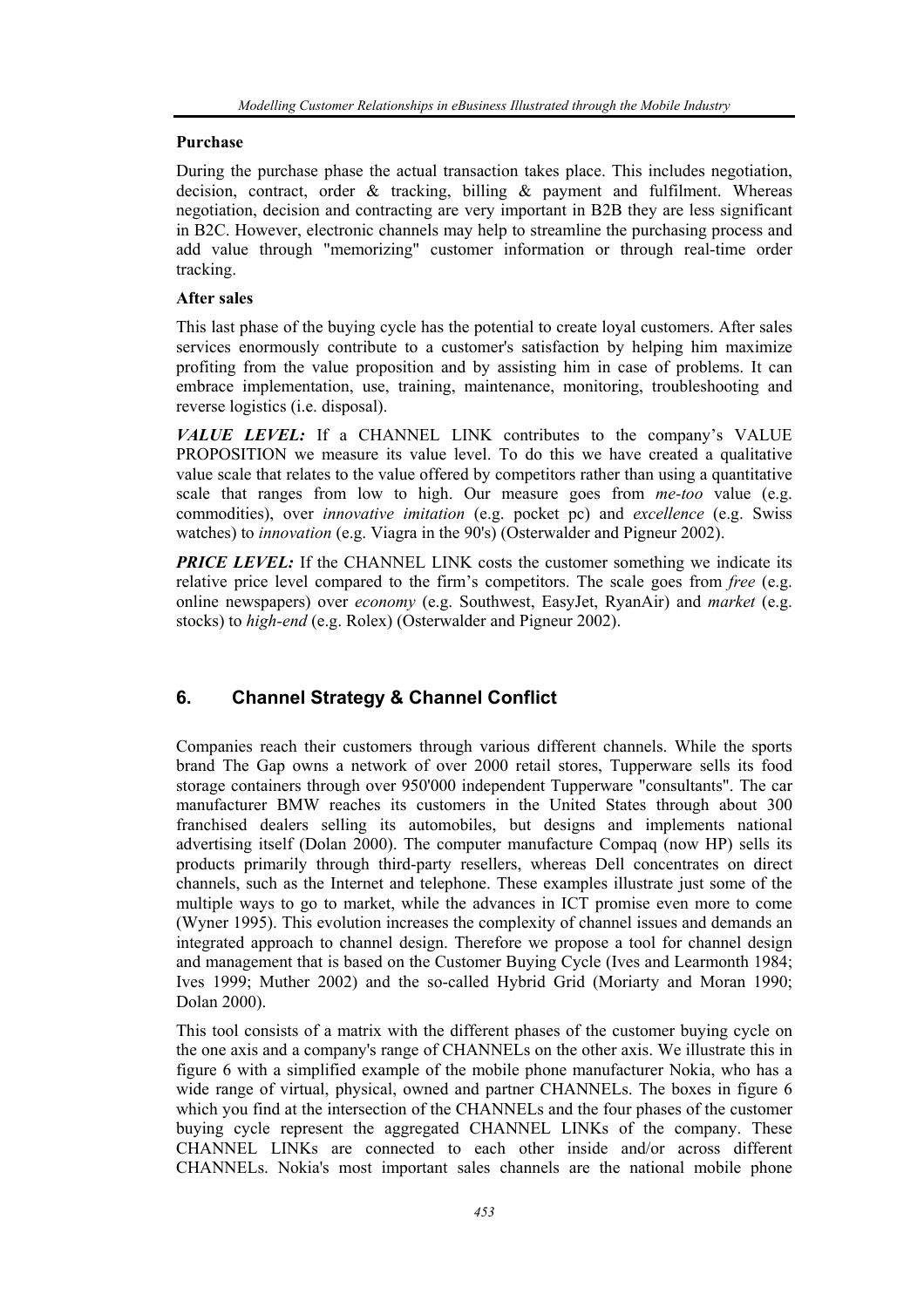network operators, which sell the bulk of its phones, and, the various electronics or other retailers. But the other channels, such as Nokia.com, Club Nokia or Nokia Academy (a place to learn about Nokia phone features) also have a very important role to play. Club Nokia, for instance, re-establishes a direct communication link between Nokia and the final customer, which has traditionally been the operators' sphere of influence. This link has an enormous value in loyalizing customers, selling them additional products and collecting information on their behavior.



*Figure 6: Channel Strategy at Nokia Mobile Phones* 

An important element of a channel strategy is managing channel conflicts. When more than one channel competes for the same customers there is a high chance of channel conflict (Bucklin et al. 1997). An illustrative example is the one of the computer manufacture Compaq (now HP), a company that sells a majority of its products through resellers. When it started to copy Dell's direct channel strategy in the late 90's it drew a hostile reaction from its resellers, who correctly felt the company was competing with them. This conflict delayed the introduction of a new direct channel (HBSS 1999). In the record industry the majors, such as Sony Music, EMI or Warner Music long hesitated to introduce digital music distribution (e.g. online channels, MP3 players, in-store CD burning) because they were frightened of profit cannibalization, channel conflict and illegal copying. Sony for instance, who disposes of a huge consumer electronics and a strong music department, could have easily introduced a device capable of storing and playing the popular digital music format MP3. But Sony was not favorable to the proliferation of its content in a digital form. The record companies' hesitation to act on the Internet was an even bigger disaster, because through their initial indecision to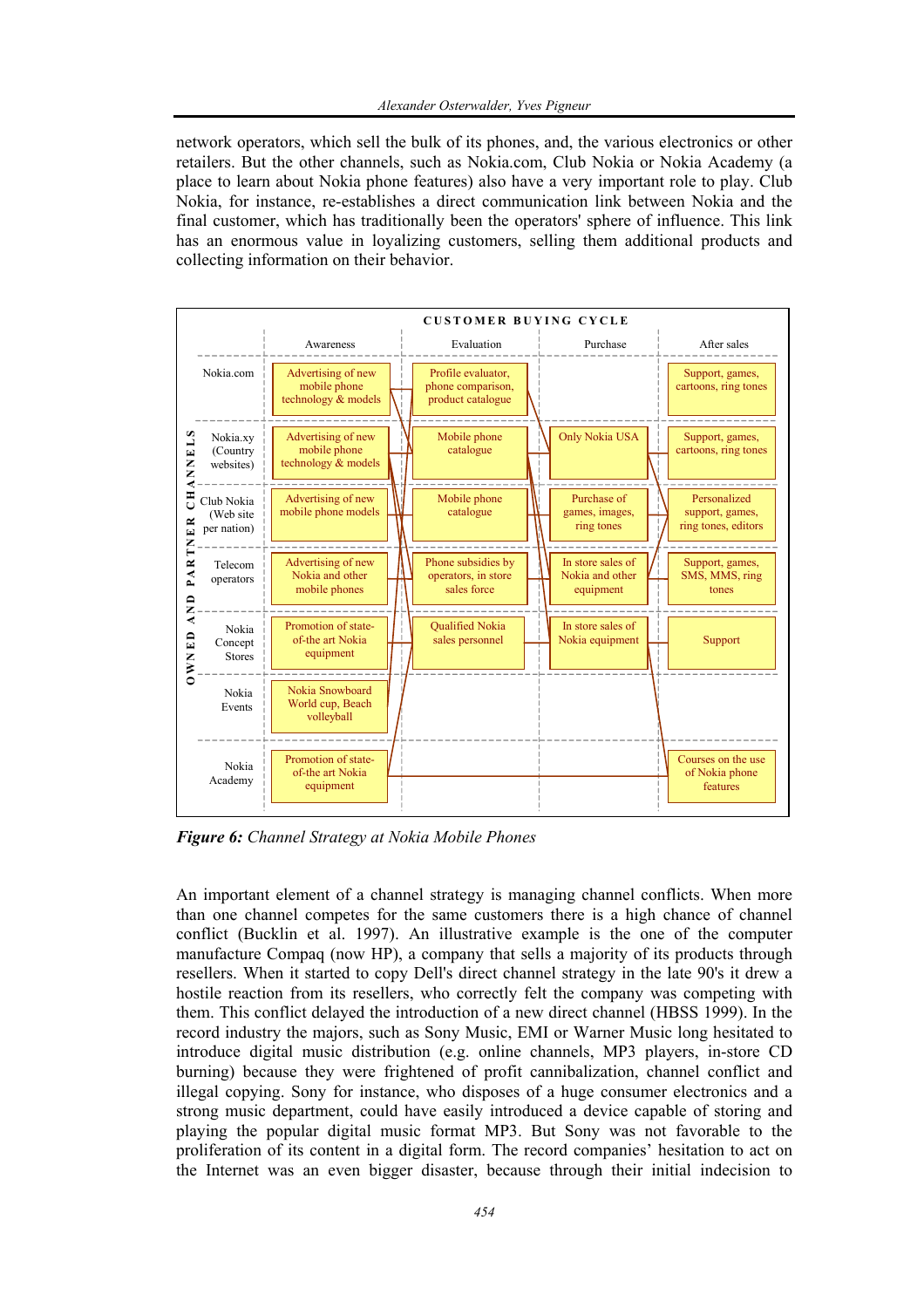introduce a viable online distribution channel the market was soon dominated by free music trading platforms, like the infamous Napster. Though the record companies avoided profit cannibalization and channel conflict with traditional retailing(i.e. retailing) they let customers get used to free content (although mostly illegal). Clearly, evaluating the trade-off between channel conflict, cannibalization and introducing new channels is a difficult task.

# **7. Customer Relationship for Acquisition, Retention & Add-on Selling**

Besides the customer interaction points (i.e. channels), companies must also analyze the nature of the interactions, because they affect the strength of the relationship a company builds with its customers. But as interactions come at a given cost, firms must carefully define what kind of relationship they want to establish with what kind of customer. Profits from customer relationships are the lifeblood of all businesses. These profits can be achieved through the acquisition of new customers, the enhancement of profitability of existing customers and the extension of the duration of existing customer relationships (Grant and Schlesinger 1995). Companies must analyze customer data in order to evaluate the type of customer they want to seduce and acquire, are profitable and worth spending retention efforts and are likely to be subject to add-on selling (Blattberg et al. 2001). The trend to move from simple transactions to more complex customer relations makes sense, since an arsenal of new ICT tools has made this possible at reasonable costs.

| <b>Name of BM-Element RELATIONSHIP</b> |                                                                                                                                                                                               |  |  |  |  |  |
|----------------------------------------|-----------------------------------------------------------------------------------------------------------------------------------------------------------------------------------------------|--|--|--|--|--|
| Definition                             | The RELATIONSHIP element describes the relationship a<br>company establishes with a target CUSTOMER SEGMENT. A<br>RELATIONSHIP has a goal and consists of several<br>RELATIONSHIP MECHANISMs. |  |  |  |  |  |
| Part of                                | <b>CUSTOMER RELATIONSHIP</b>                                                                                                                                                                  |  |  |  |  |  |
| Attributes                             | Goal                                                                                                                                                                                          |  |  |  |  |  |



*Figure 7: Relationship Element*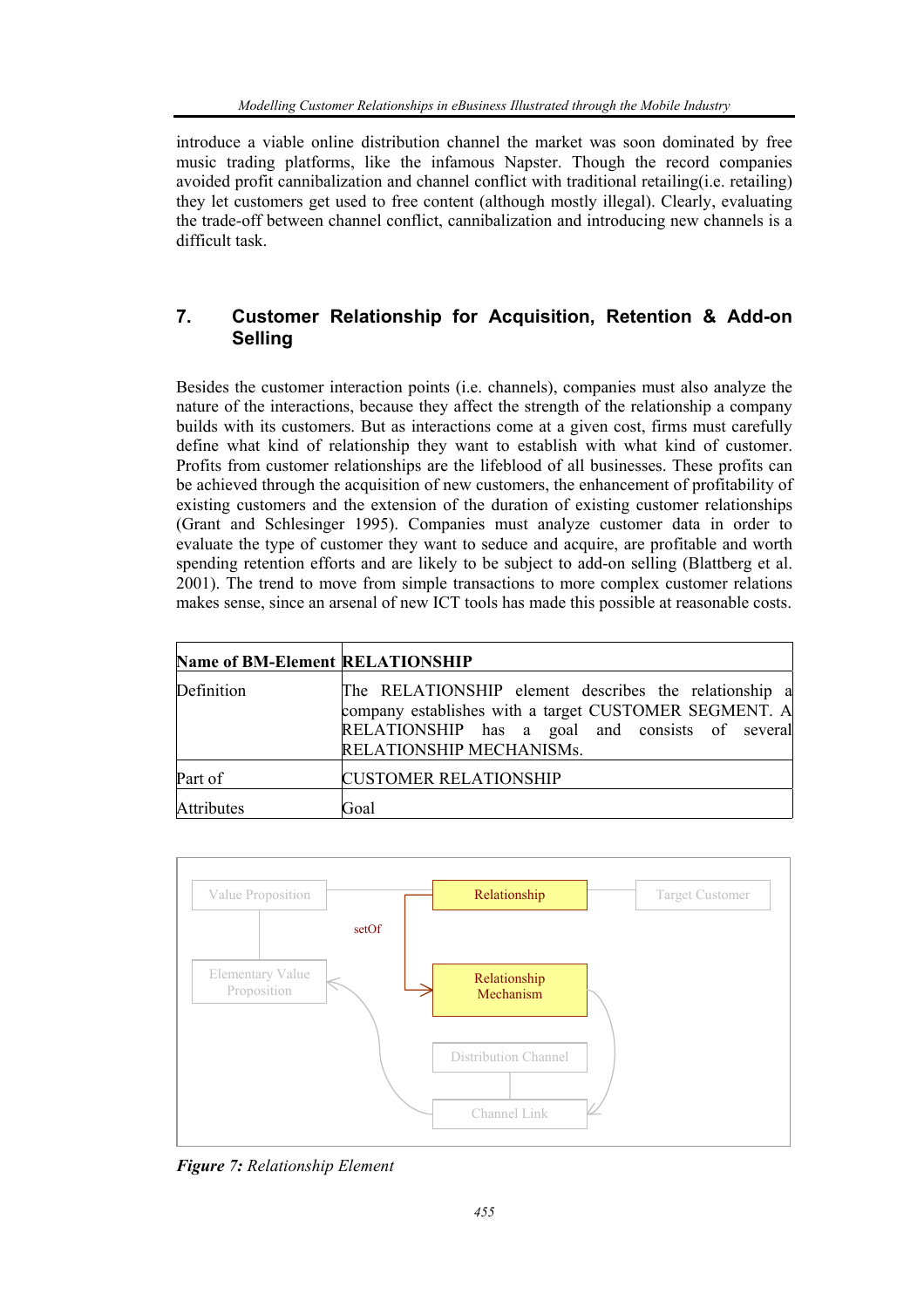GOAL: In our framework we classify relationships according to their goals which are acquisition, retention and add-on selling (Blattberg et al., 2001).

## **Acquisition**

It's very straightforward to say that companies must acquire customers to make business. Even firms with high retention rates lose customers and thus must continuously acquire new customers to stay in business. Because customer acquisition is a very expensive affair and because the relationship developed during the acquisition phase strongly influences retention and add-on selling it must be carefully managed and evaluated. Hewlett Packard, for instance, sells very cheap inkjet printers and makes money from ink cartridges. Many mobile phone operators subsidize new and expensive mobile phone models to make them affordable to customers and cash in on the new services they can sell them (e.g. data and multimedia services).

## **Retention**

The goal of customer retention is to leverage customer acquisition investments. Because customer acquisition is normally more expensive than retention it makes sense to find ways and mechanisms to extend the duration of the relationship between firm and customer. Of course the focus must be set mainly on the most profitable customers. Blattberg et al. (2001) mention the following drivers that affect customer retention: customer expectation versus delivered quality, the value of the good or service, product uniqueness and suitability, loyalty mechanisms, ease of purchase, customer service and ease of exit. In our model we consider only the mechanisms that can be directly assigned to retaining customers, such as loyalty programs, customer defection programs or installing switching cost. An customer changing airlines will lose his loyalty "miles", while a customer leaving Amazon.com will have to re-enter his personal data, re-create his wish lists, and re-create a profile for personalized book recommendations based on purchase history.

## **Add-on selling**

Add-on selling is the activity associated with selling any additional products and services to current customers (Blattberg et al. 2001). These products can, but do not necessarily have to be related to each other. getAbstracts.com, a start-up that sells abstracts of business books online also allows its customers to purchase these books directly over their website. Telecommunication companies and recently also mobile phone operators try to increase their revenues by selling their existing customers additional data services.

# **8. Personalization, Trust and Brand Mechanisms**

A RELATIONSHIP MECHANISM is a specific mechanism that has a function in relationship building with a company's customers. It can contribute to personalization, trust and brand building.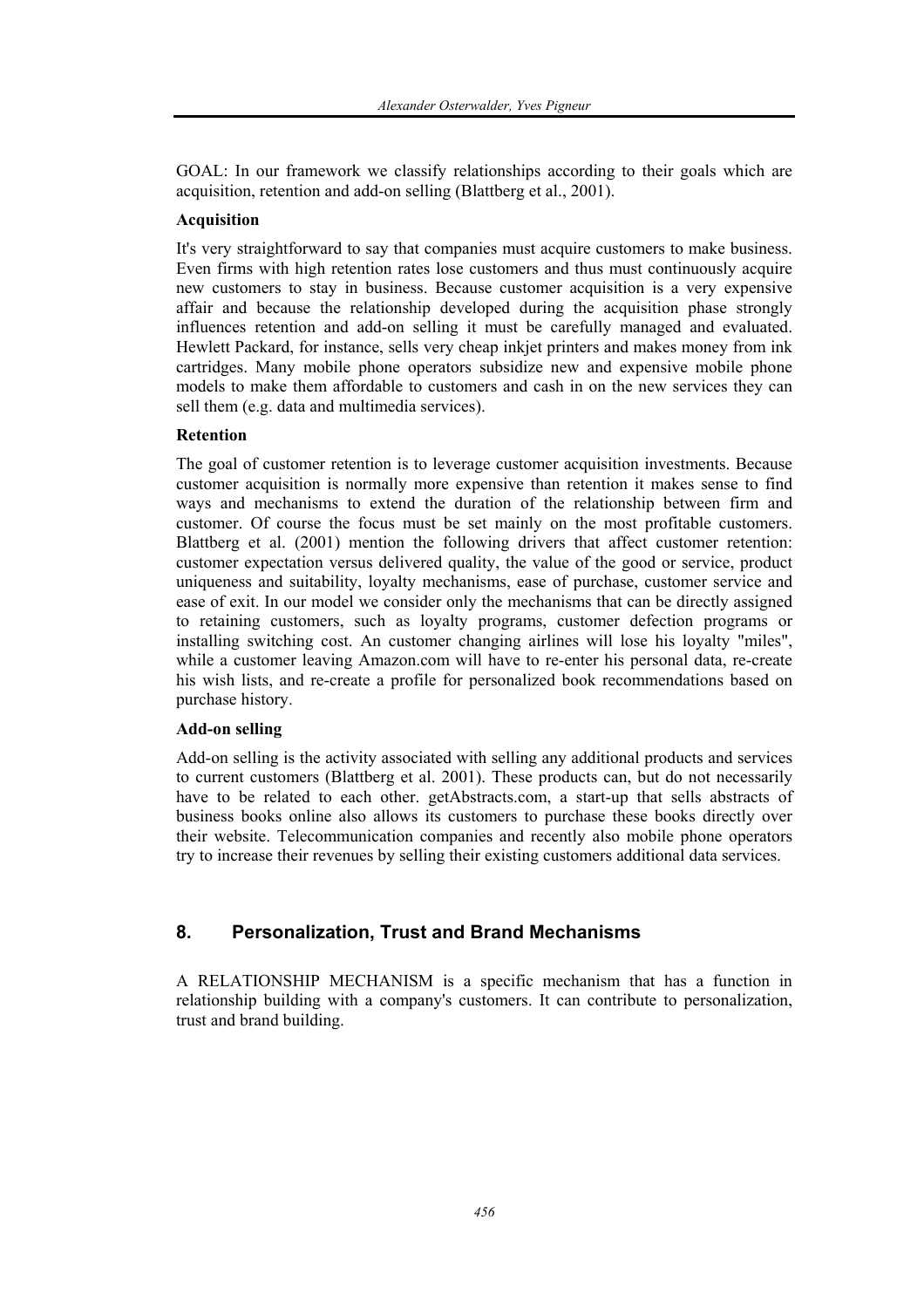|                          | Name of BM-Element RELATIONSHIP MECHANISM                                                                                                                                                                     |
|--------------------------|---------------------------------------------------------------------------------------------------------------------------------------------------------------------------------------------------------------|
| Definition               | RELATIONSHIP MECHANISM is part of a<br>RELATIONSHIP and describes the function it accomplishes<br>between the company and its customers. It may also be a<br>CHANNEL LINK or a part of the VALUE PROPOSITION. |
| Element of<br>Attributes | <b>RELATIONSHIP</b><br>Function                                                                                                                                                                               |

*FUNCTION*: This attribute describes which function the REALTIONSHIP MECHANISM fulfils. It can personalize a relationship, contribute to customer trust, or contribute to brand building.

#### **Personalization**

Historically, vendors had a personal relationship with their customers (e.g. the Mom and Pop grocery store where the shopkeeper knows every client personally and is familiar with his needs and habits). But the size of today's companies, their lower employee-tocustomer ratios and the high turnover among employees has made personal one-to-one human relationships between customer and supplier rare. ICT now allows companies to re-introduce a more personalized relationship with their customers at a reasonable cost. Customer profiles with historical buying behavior, tastes and needs and their contact history with the firm are stored in large databases. Afterwards, this data can be used to simulate a kind of Mom and Pop store relationship. But personalization does not necessarily mean a one-to-one relationship. Rather it could also mean personalizing for a group of customers with common characteristics, which is known as one-to-tribe marketing. The choice between one-to-one and one-to-tribe depends on the relationship a company wants to establish and the cost factor.

An important field of personalized mechanisms is one-to-one marketing. This is nothing else than tailoring marketing activities to specific customers, their needs, behavior and their particular transaction history. Imagine the impact on customer loyalty of an airline customer that by accident has taken two delayed flights the same week. Wouldn't he be pleased if his airline were able to detect this incidence and address him personally with an excuse letter or maybe even a goodie? Another field of one-to-one marketing are socalled personalized product recommending systems, which are based on attributes, itemto-item correlation or user-to-user correlation (Schafer et al. 2000). The first technique is based on a set of rules that makes recommendations derived from a customer's profile of attributes. The second technique identifies items frequently found in association with items in which a customer has expressed interest. The third technique, also known as collaborative filtering and to date the most powerful method (Sarwar et al. 2000), recommends products to a customer based on the correlation between that customer and other customers who have a similar purchase behavior.

## **Trust**

"Trust of a party A in a party B for a service X is the measurable belief of A in that B will behave dependably for a specified period within a specified context" (Dimitrakos 2001). This shows that the notion of expectation is central to the concept of trust (Jones 2002). In a business environment that has become increasingly global, transactions more and more virtual and where the implicated parties do not necessarily know each other anymore before conducting business, new trust mechanism have gained importance. ICT offers a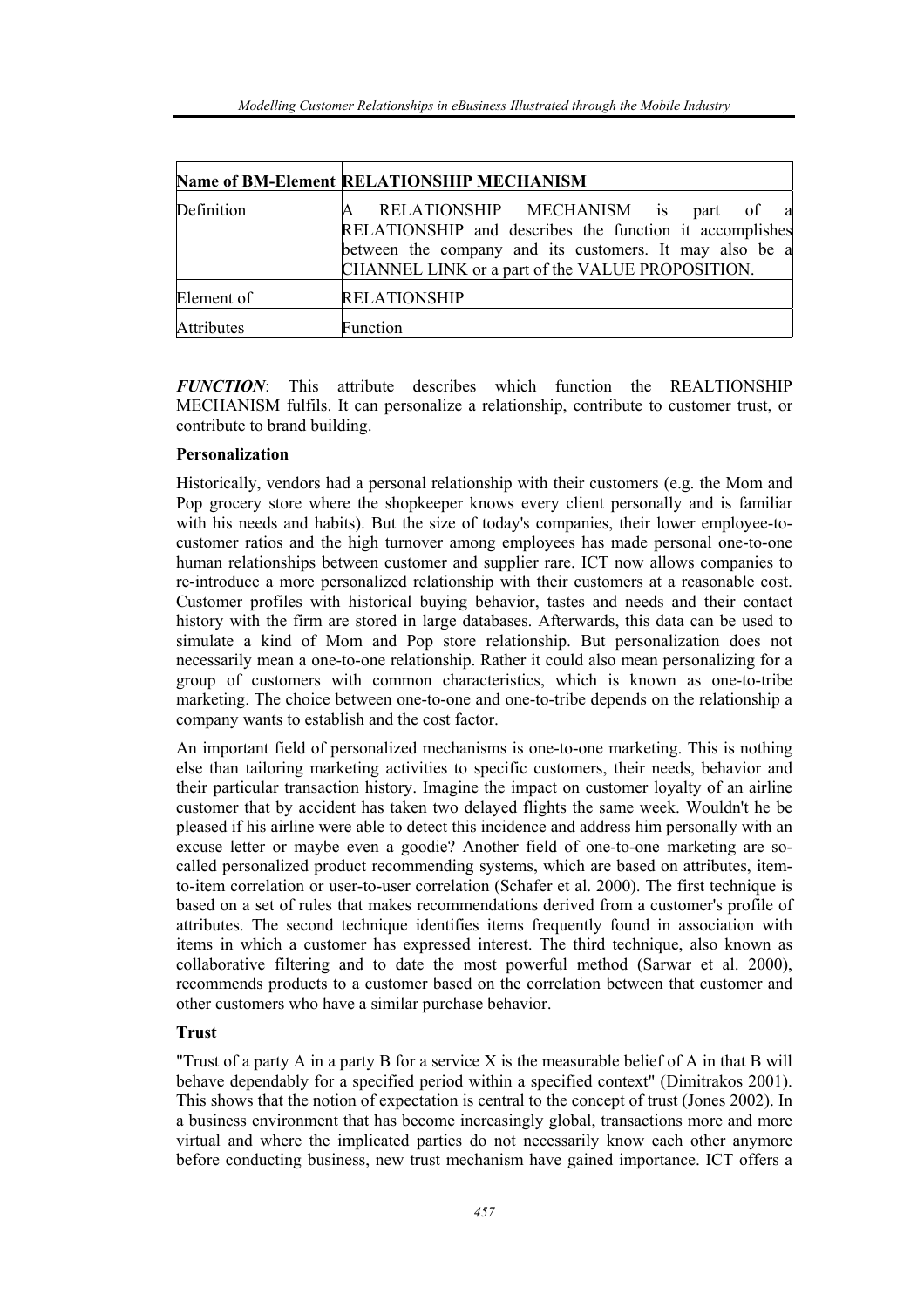large range of innovative or improved mechanisms to build trust in e-business environments (Friedman et al. 2000) by improving the expected output of a transaction.

Especially the role of reputation in contributing to trust has received a boost through ICT. The large body of literature on this subject shows how reputation is based on independent user communities (Hagel and Armstrong 1997; McWilliam 2000), dedicated reputation systems or third parties. Labeling services, such as TRUSTe's Privacy Seal (McKnight et al. 2000), certification services as provided by VeriSign, or authorization and verification services are just some of the trust mechanisms offered by third parties. Further, rating companies also receive much attention by customers. SmartMoney.com, the online branch of the well-known investor's magazine provides annual ratings of online and offline brokers and a fancy little tool called "broker meter" that will show you how fast your broker's site is compared to other brokers. An exemplary company concerning trust is the online auction site eBay. Their trust mechanisms embrace a feedback forum, escrow services, online dispute resolution (ODR), rights owner verification (VeRo), an ID verification and an authentication service.

More traditional, but often ICT enhanced trust instruments are mediation services in case of disputes or insurance guaranties to prevent financial loss. Technology and its perception can also play a role in establishing trust. Credit card transactions on the Internet, for example, are often perceived as particularly insecure, even though it might be more dangerous to hand over your credit card to a malicious waitress in a restaurant.

## **Brand**

Brands constitute a pivotal resource for generating and sustaining competitive advantage (Aaker 1989). They help creating a distinction among entities that may satisfy a costumer's need (Berthon et al. 1999) and they help the communications programs do not inadvertently send conflicting or confusing messages to customers (Joachimsthaler and Aaker 1997). Nokia, the Finnish mobile phone manufacturer, established an incredibly strong brand in the mobile phone market by creating an image of a young and dynamic innovator. It achieved this through sponsoring such events as the Nokia Snowboard World Cup tour and a number of top-ranked beach volleyball professionals. Further, Nokia also uses ICT for branding proposes. Owners of a Nokia phone can join the Club Nokia online by entering the serial number of their phone and then benefit from games, cartoons, movies, images and ring tones. This branding strategy proved to be very successful resulting in a No.6 ranking in Interbrand's year 2002 list of the world's top 100 brands (Bensinger 2003).

## **9. Mini Case: Customer Relationships at Orange Switzerland**

Orange is one of the three mobile telecommunication operators in Switzerland and is a 100% subsidiary of France Télécom. With about 1'600 employees, 78 points of sale and its Network that covers 98% of the Swiss population it makes a turnover of CHF475 million and an EBIDTA of CHF33 million. Besides building and maintaining its networks, managing customer contracts belongs to Orange's main business tasks. In the following lines we outline a part of the company's relationship strategy in acquisition, retention and add-on selling by using the framework described in this chapter. The columns represent the RELATIONSHIP MECHANISMs of Orange and the lines represent the their attributes, the related CHANNELS and TARGET CUSTOMERs. It remains to be said that besides the elements outlined below, Orange maintains a number of sponsorships, such as OrangeCinema, OrangeOpera and HandyHero in order to contribute to brand building.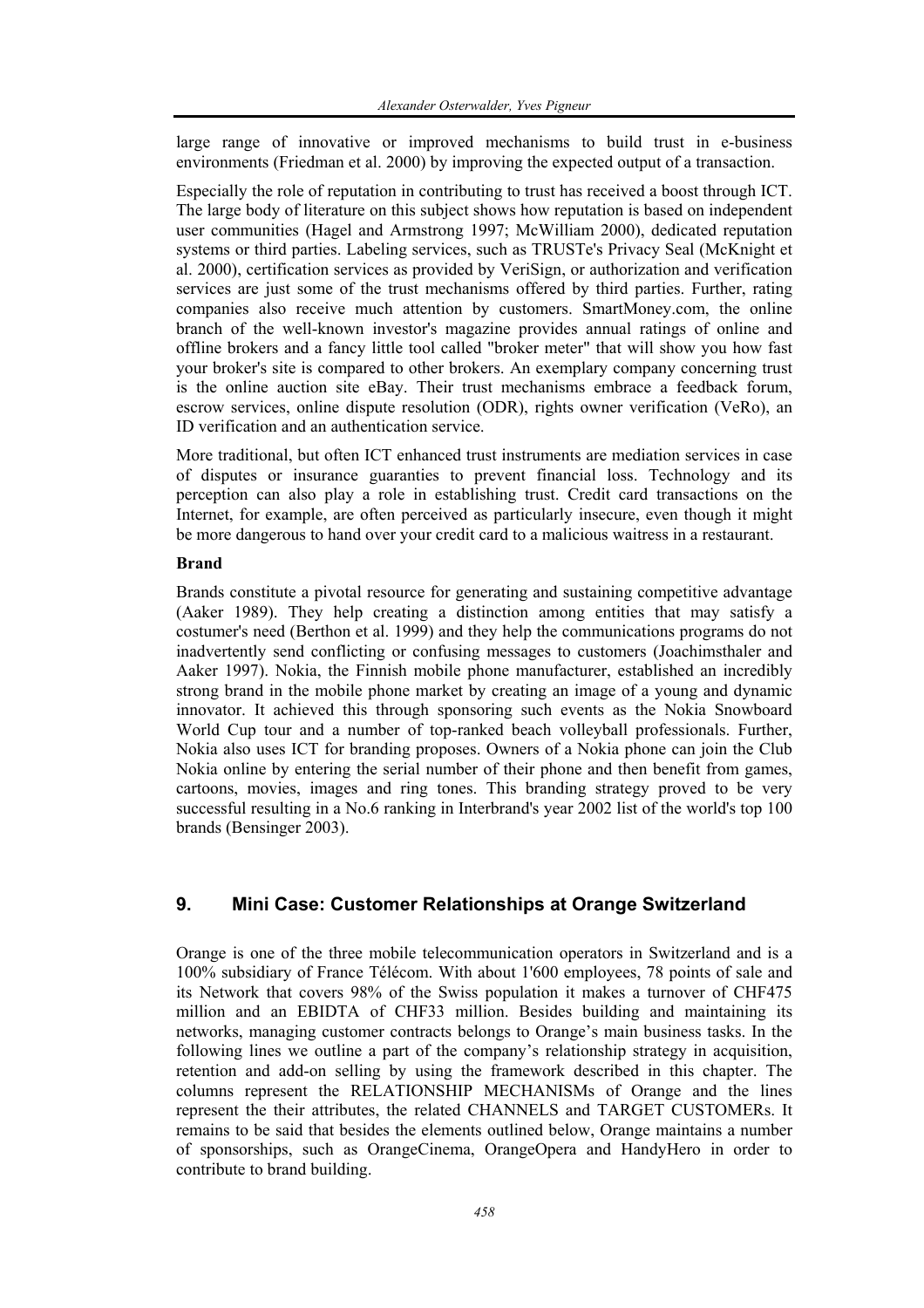|          | Goal                                     | Acquisition                                                                                                                                                                                              |                                                                                                                                                                             |                                                                                                                                                 | Retention                                                                                                                                                                                          | Add-on selling                                                                                                            |                                                                                                                                                                           |                                                                                                                                           |
|----------|------------------------------------------|----------------------------------------------------------------------------------------------------------------------------------------------------------------------------------------------------------|-----------------------------------------------------------------------------------------------------------------------------------------------------------------------------|-------------------------------------------------------------------------------------------------------------------------------------------------|----------------------------------------------------------------------------------------------------------------------------------------------------------------------------------------------------|---------------------------------------------------------------------------------------------------------------------------|---------------------------------------------------------------------------------------------------------------------------------------------------------------------------|-------------------------------------------------------------------------------------------------------------------------------------------|
|          | Relationship<br>description              | Orange tries to make new phone models affordable and tries to be present in the<br>market as a young brand for communicating human emotions.                                                             |                                                                                                                                                                             |                                                                                                                                                 | Orange rewards loyalty and<br>communications of its<br>customers with points, which<br>can be used to buy a new<br>mobile phone or pay bills.                                                      | Orange tries to make customers use data services, such as WAP, SMS<br>and MMS as much as possible (especially teenagers). |                                                                                                                                                                           |                                                                                                                                           |
|          | Name of the<br>relationship<br>mechanism | Phone subsidies                                                                                                                                                                                          | Orange World portal                                                                                                                                                         | Habbo Hotel                                                                                                                                     | Loyalty points                                                                                                                                                                                     | Location based<br>services                                                                                                | <b>SMS Publisher</b>                                                                                                                                                      | Orange Heartbreak                                                                                                                         |
|          | Relationship<br>mechanism<br>description | Orange pays a part of or<br>the whole price of a new<br>phone a customer wants<br>to buy in exchange for a<br>12-month contract with<br>Orange                                                           | A portal that provides a<br>mixture of news, sports,<br>entertainment and mobile<br>phone features, such as games.<br>Customer login for Orange<br>phone account management | A virtual meeting place<br>with public and private<br>rooms where people can<br>gather and chat, handle<br>e-mail, instant messages<br>and SMS' |                                                                                                                                                                                                    | Location based<br>services for places of<br>interest, route<br>planning, traffic and<br>cinema guides                     | A tool that allows<br>customers to create<br>their own SMS-channel<br>to send information to<br>channel-subscribers                                                       | SMS-based services<br>that allow (teen)<br>customers to flirt<br>anonymously by<br>using their mobile<br>phone                            |
|          | Reasoning                                | Risk: Minimizes the risk<br>to be stuck with an<br>expensive phone that is<br>soon outdated.<br>Use: Customers can<br>afford the newest mobile<br>phones with the newest<br>phone features (e.g.<br>MMS) | Use: Provides customers and<br>prospects with an information<br>portal and mobile<br>entertainment services. Allows<br>customers to manage their<br>phone account           | Use: Provides potential<br>(teen) customers with a<br>place to hang out and<br>manage their e-mail,<br>instant messages and<br>SMS'.            | Risk: Minimizes the risk to be<br>stuck with an expensive phone<br>that is soon outdated.<br>Use: Customers can afford the<br>newest mobile phones with the<br>newest phone features (e.g.<br>MMS) | Efforts: minimizes<br>the efforts for finding<br>useful and location-<br>based information                                | Use: Allows customers<br>to send information to a<br>list of people that are<br>interested in the same<br>topics (e.g. info for the<br>members of a hobby<br>soccer team) | Use: Allows<br>teenagers to resolve<br>the most pressing<br>problems of their age<br>$-$ love issues $-$<br>without losing their<br>face. |
|          | <b>Customer</b><br><b>Buying Cycle</b>   | Evaluation                                                                                                                                                                                               | Awareness                                                                                                                                                                   | Awareness                                                                                                                                       | <b>After Sales</b>                                                                                                                                                                                 | <b>After Sales</b>                                                                                                        | <b>After Sales</b>                                                                                                                                                        | After Sales                                                                                                                               |
|          | Value level/<br>price level              | price<br>value                                                                                                                                                                                           | price<br>value                                                                                                                                                              | price<br>value                                                                                                                                  | price<br>value                                                                                                                                                                                     | price<br>value                                                                                                            | price<br>value                                                                                                                                                            | rice<br>value                                                                                                                             |
| ≃        | <b>Function</b>                          |                                                                                                                                                                                                          | <b>Brand</b>                                                                                                                                                                | <b>Brand</b>                                                                                                                                    |                                                                                                                                                                                                    | Personalization                                                                                                           | Personalization                                                                                                                                                           |                                                                                                                                           |
| <b>E</b> | <b>Channel</b>                           | Orange shops<br>Retailers                                                                                                                                                                                | Internet                                                                                                                                                                    | Internet                                                                                                                                        |                                                                                                                                                                                                    | Mobile phone                                                                                                              | Mobile phone<br>Internet                                                                                                                                                  |                                                                                                                                           |
|          | By                                       | Self                                                                                                                                                                                                     | Self                                                                                                                                                                        | Self                                                                                                                                            | Self                                                                                                                                                                                               | Self ( $&$ with partners)                                                                                                 | Self                                                                                                                                                                      | Self                                                                                                                                      |
| $\Gamma$ | <b>Target</b><br>customer                | All prospects                                                                                                                                                                                            | Customers and prospects                                                                                                                                                     | Teen customers and<br>prospects                                                                                                                 | All current customers                                                                                                                                                                              | Nomad customers                                                                                                           | Active teen customers                                                                                                                                                     | Teen customers                                                                                                                            |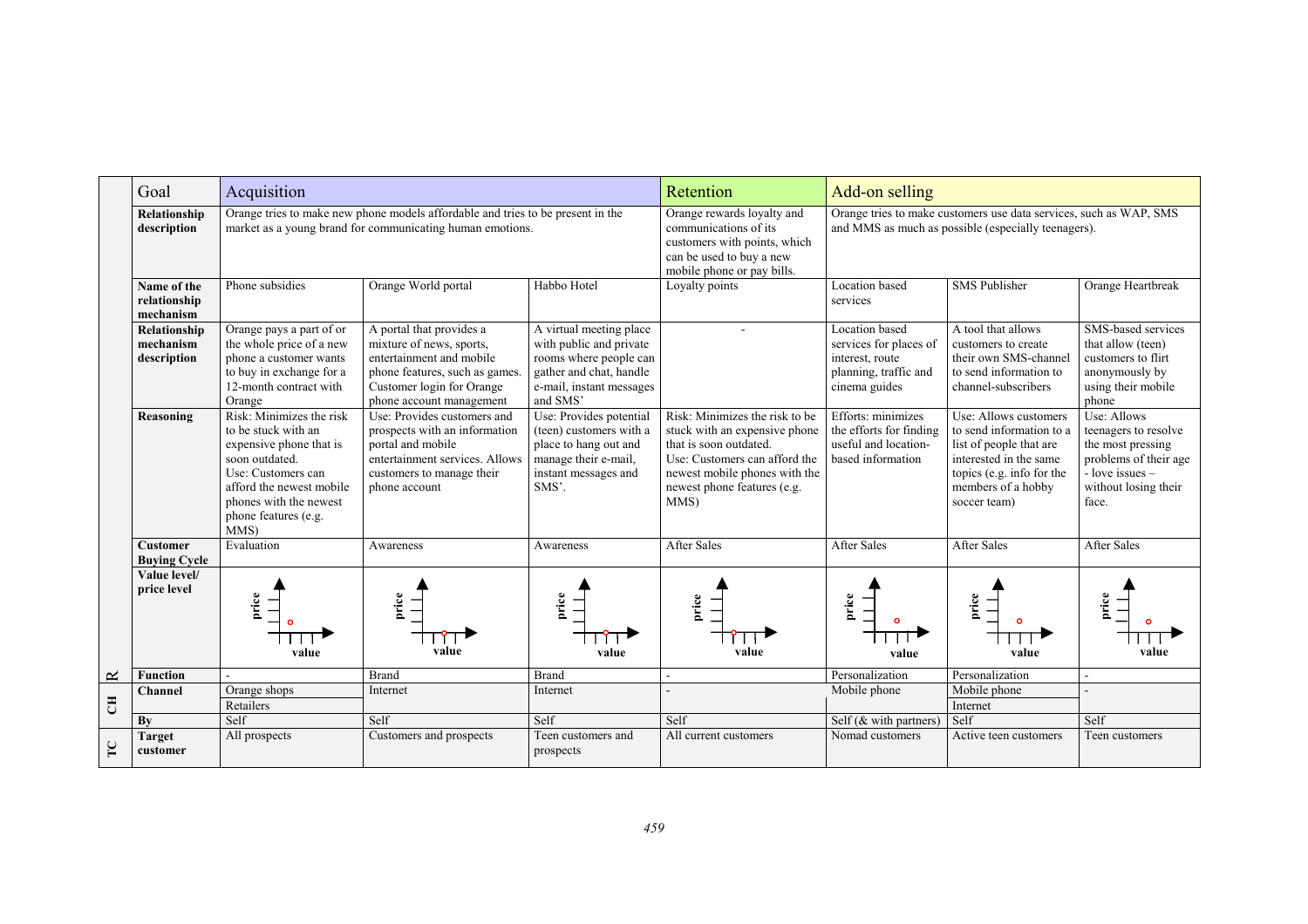# **10. Conclusion**

The Customer Relationship Ontology helps managers formally define which customer segments they want to offer value, through which channels they want to do this and by establishing what relationship. By using such a rigid approach, customer relationships become communicable, comparable, analyzable and easily modifiable because of the building-block-like structure. On the one hand this should improve communication between managers, middle managers, process modelers and Information Systems staff. On the other hand this should foster innovation in customer relationship management, because modelers can easily "play around" and experiment with the building blocks of the model presented in this paper. The Business Model Ontology is particularly appropriate for e-business transformation since it allows managers to seize a pre ebusiness customer relationship, design and draw an e-business enabled customer relationship and communicate the desired outcome to stakeholders. It is to be further explored if the ontology could also facilitate business and IT strategy alignment. Finally, in order to understand how a company's customer relationship management contributes to the entire business logic it must be analyzed as part of the more global Business Model Ontology by Osterwalder & Pigneur (2002), which additionally embraces the product innovation, the infrastructure management and the financial aspects of a firm.

# **11. References**

- Aaker, D. A. (1989). Managing Assets and Skills: The Key to Sustainable Competitive Advantage. California Management Review, 31(2): 91-106.
- Anderson, E., G. Day and K. Rangan (1997). Strategic Channel Design. Sloan Management Review, Summer.
- Bensinger, A. (2003). The Call on Nokia: Buy. Business Week Online. [accessed: January, 2003] http://www.businessweek.com/investor/content/jan2003/pi2003017\_1173.htm

- Berthon, J.-P., J. Hulbert and L. Pitt (1999). Brand Management Prognostications. Sloan Management Review, 40(2): 53-55.
- Blattberg, R., G. Getz and J. Thomas (2001). Customer Equity. Boston, Harvard Business School Press.
- Bucklin, C., P. Thomas-Graham and E. Webster (1997). Channel conflict: When is it dangerous? McKinsey Quarterly, (3).
- Dimitrakos, T. (2001). System Models, e-Risks and e-Trust. IFIP I3E, Zurich, Kluwer Academic Publishers.
- Dolan, R. (2000). Going to Market. Teaching Note, Harvard Business School
- Evans, P. and T. Wurster (1997). Strategy and the New Economics of Information. Harvard Business Review.
- Friedman, B., P. Kahn and D. Howe (2000). Trust Online. Communications of the ACM, December, 43(12).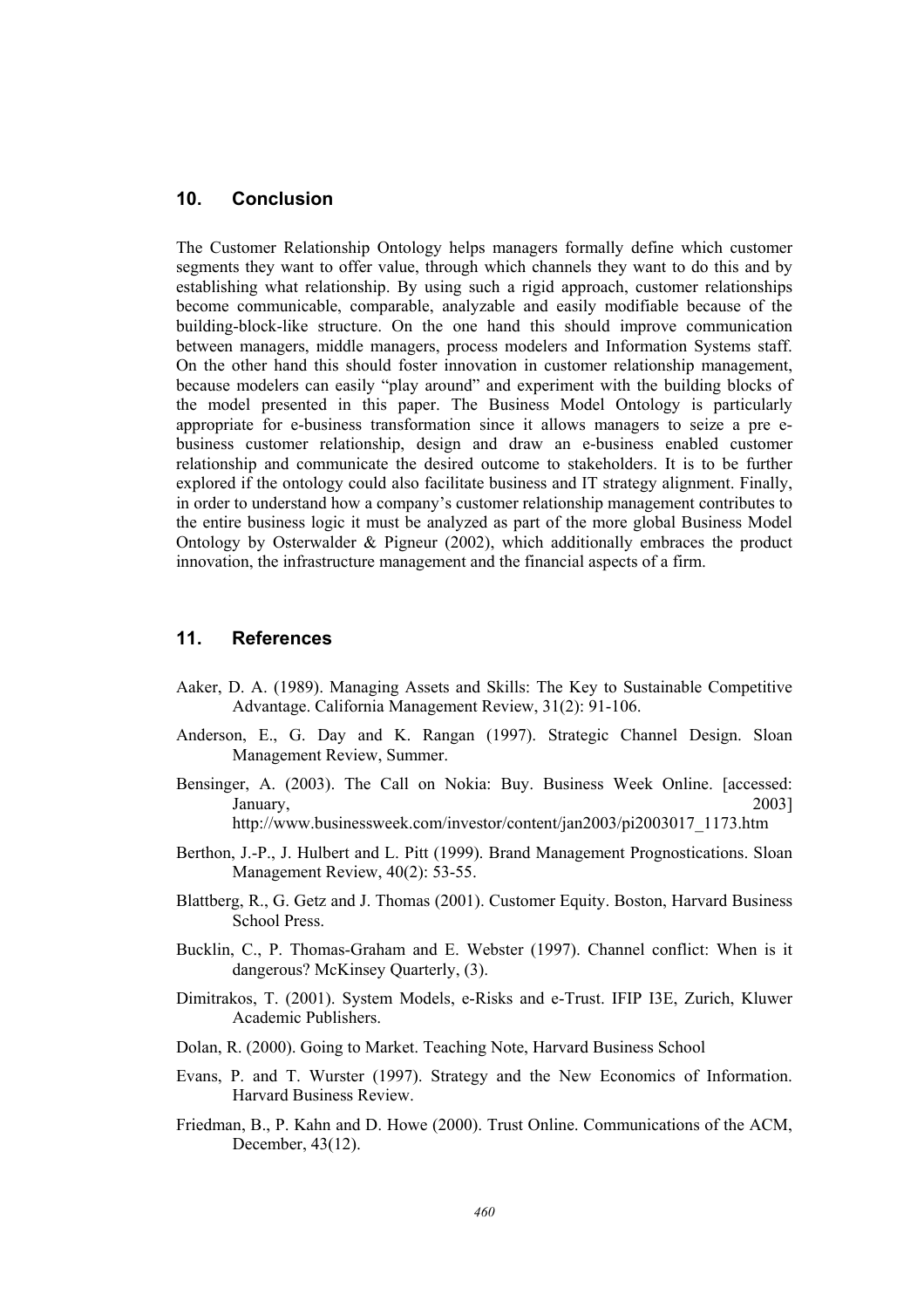- Grant, A. and L. Schlesinger (1995). Realize Your Customers' Full Profit Potential. Harvard Business Review, September-October 1995: 59-72.
- Hagel, J. and A. Armstrong (1997). Net Gain: Expanding Markets through Virtual Communities. Boston, Harvard Business School Press.
- HBSS (1999). The Network Economy. Harris Bretall Sullivan & Smith L.L.C.
- Ives, B. (1999). Customer Service Life Cycle. Center for Virtual Organization and Commerce, Louisiana State University. [accessed: November, 2002] http://isds.bus.lsu.edu/cvoc/projects/cslc/html/
- Ives, B. and G. Learmonth (1984). The information system as a competitive weapon. Communications of the ACM, 27(12): 1193-1201.
- Joachimsthaler, E. and D. A. Aaker (1997). Building brands without mass media. Harvard Business Review, Jan/Feb97, 75(1): 39-37.
- Jones, A. (2002). On the concept of trust. Decision Support Systems, 33(3): 225-232.
- Kambil, A., A. Ginsberg and M. Bloch (1997). Rethinking Value Propositions. Working Paper, NYU Center for Research on Information Systems
- Kotler, P. (1999). Marketing Management. New Jersey, Prentice Hall.
- Markides, C. (1999). All the Right Moves. Boston, Harvard Business School Press.
- McKnight, D. H., V. Choudhury and C. Kacmar (2000). Trust in e-commerce vendors: a two-stage model. International Conference on Information Systems (ICIS), Brisbane, Association for Information Systems.
- McWilliam, G. (2000). Building Stronger Brands through Online Communities. Sloan Management Review, Spring: 43-54.
- Moriarty, R. and U. Moran (1990). Managing Hybrid Marketing Systems. Harvard Business Review, November-December.
- Muther, A. (2002). Customer Relationship Management Electronic CUstomer Care in the New Economy. Heidelberg, Springer.
- Neal, W. and J. Wurst (2001). Advances in Market Segmentation. Marketing Research, Spring, 13(1): 14-18.
- Osterwalder, A. and Y. Pigneur (2002). An e-Business Model Ontology for Modeling e-Business. Bled Electronic Commerce Conference 2002, Bled, Slovenia.
- Peterovic, O., C. Kittl and R. D. Teksten (2001). Developing Business Models for eBusiness. International Conference on Electronic Commerce 2001, Vienna.
- Pitt, L., P. Berthon and J.-P. Berthon (1999). Changing Channels: The Impact of the Internet on Distribution Strategy. Business Horizons, March-April.
- Porter, M. (2001). Strategy and the Internet. Harvard Business Review, March.
- Sarwar, B., G. Karypis, J. Konstan and J. Riedl (2000). Analysis of Recommendation Algorithms for E-Commerce. ACM Conference on Electronic Commerce.
- Schafer, B., J. Konstan and J. Riedl (2000). E-Commerce Recommendation Applications. Journal of Data Mining and Knowledge Discovery, 5(1/2): 115-152.
- Stähler, P. (2002). Business Models as an Unit of Analysis for Strategizing. International Workshop on Business Models, Lausanne, Switzerland.